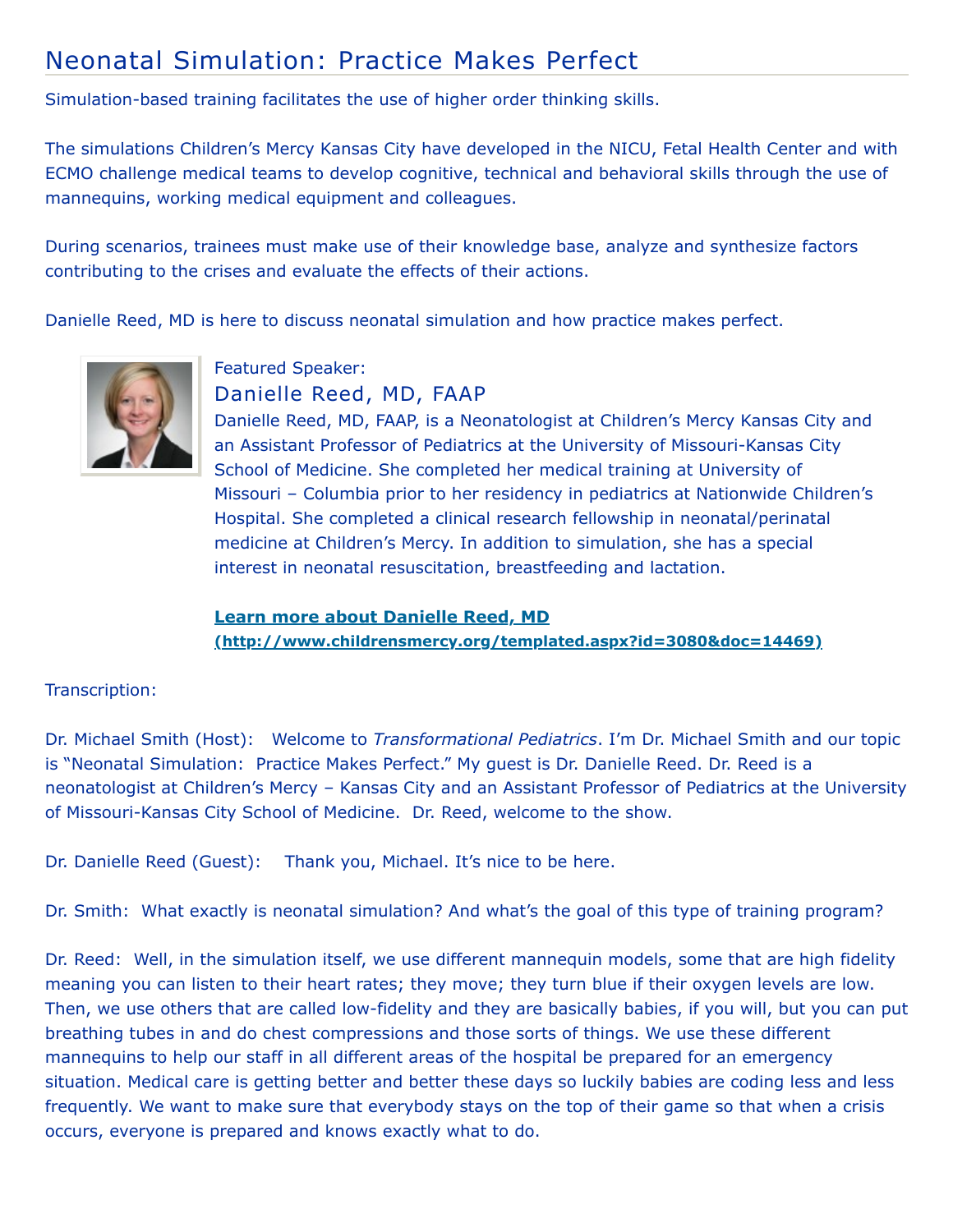Dr. Smith: So, who exactly is this type of training for? Is it geared more toward the students? To the residents? Or to just anybody who might be working in the NICU?

Dr. Reed: Just about everybody. I physically am involved in all of the neonatal program, so I help the medical students in their skill labs doing just kind of routine "what do you do when a baby is born" helping them take those first breaths. We do simulation with the residents in the NICU and in other places throughout the hospital with mock codes where they get to practice not only their procedural skills but also their teamwork and team leadership skills. Specifically, in the NICU which is kind of where my heart lies, we do a lot of different things in different areas. We have mock codes in the unit itself so that all of the different staff nurses, respiratory therapists, residents, attendees, everybody comes together and can practice their skills on resuscitating a baby that is coding in the NICU. We also have a program that helps our delivery teams be ready in the health center. Our hospital has just recently, in the last couple of years, started delivering babies at our hospital—very high risk babies—so it's really important that our team is well-prepared and knows all of the different steps that might be taken or might be needed in a baby that has, say, a gastroschisis where the abdominal contents are outside the body or is going to be born with a congenital diaphragmatic hernia where the bowel is up into the chest and so they're going to need special procedures right away. Then, the third area that we've really focused on is our ECHMO program. That's basically a heart/lung bypass machine and, again, our care in a lot of areas is getting better and better so we're seeing our ECHMO use decline which is a good thing for babies so it means they're maybe a little less sick. We need to be up on all of our skills and know how to use all those machines.

Dr. Smith: You still have to be trained to do it, right?

#### Dr. Reed: Absolutely.

Dr. Smith: Yes. Yes. So, that's a good thing that the care is getting better; that we don't have to utilize these advance technologies as much but, obviously, we still have to be up on it. I guess, when you say mannequin, these are pretty advanced mannequins. They allow you to do a lot of these types of procedures, even do the ECHMO machines. I mean, this is pretty advanced stuff, correct?

#### Dr. Reed: Absolutely.

Dr. Smith: Yes. So, what do you think? How is this working? I mean, do you think this type of training is producing the results that you would like to see for the staff?

Dr. Reed: I think so. We've collected a lot of subjective data asking them how they feel from a selfefficacy standpoint before and after simulation; before our program got going and after it got going. So, we have lots of subjective, "Oh, I feel more confident in my skills. I feel better able to lead this. I feel better knowing who to call." We're just starting to get into some objective information collecting so that we can have those numbers to put out and share.

Dr. Smith: Right. Dr. Reed, are you sharing this type of training technology with some of the smaller hospitals and medical centers around Kansas City? This seems like a great opportunity, or a great method, for also training those hospitals as well.